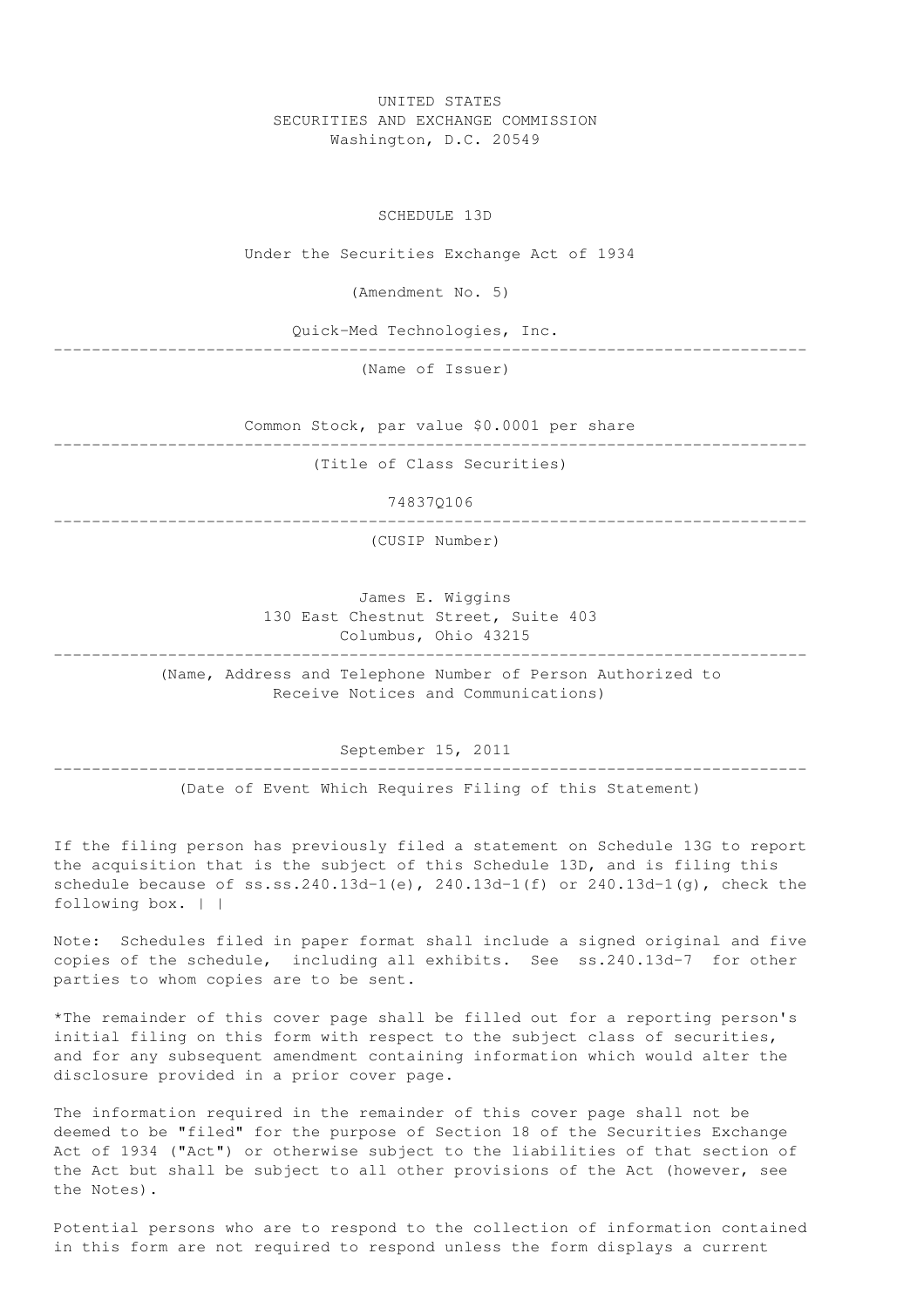|       | CUSIP No. 74837Q106                                                                          |  |  |
|-------|----------------------------------------------------------------------------------------------|--|--|
| $1$ . | Name of Reporting Persons.<br>I.R.S. Identification Nos. of above persons (entities only).   |  |  |
|       | Phronesis Partners, L.P.                                                                     |  |  |
| 2.    | Check the Appropriate Box if a Member of a Group (See Instructions)                          |  |  |
|       | (a)                                                                                          |  |  |
|       | $(b)$ $[X]$                                                                                  |  |  |
|       | 3. SEC Use Only                                                                              |  |  |
|       | 4. Source of Funds (See Instructions) WC                                                     |  |  |
|       | 5. Check if Disclosure of Legal Proceeding Is Required Pursuant to Items<br>$2(d)$ or $2(e)$ |  |  |
|       | 6. Citizenship or Place of Organization Delaware                                             |  |  |
|       | Number of Shares Beneficially Owned by Each Reporting Person With                            |  |  |
| 7.    | Sole Voting Power 0                                                                          |  |  |
| 8.    | Shared Voting Power 6, 620, 493                                                              |  |  |
| 9.    | Sole Dispositive Power 0                                                                     |  |  |
| 10.   | Shared Dispositive Power 6, 620, 493                                                         |  |  |
| 11.   | Aggregate Amount Beneficially Owned by Each Reporting Person 6,620,493                       |  |  |
| 12.   | Check if the Aggregate Amount in Row (11) Excludes Certain Shares<br>(See Instructions)      |  |  |
| 13.   | Percent of Class Represented by Amount in Row (11)<br>17.7%                                  |  |  |
| 14.   | Type of Reporting Person (See Instructions)<br>ΡN                                            |  |  |
|       |                                                                                              |  |  |

CUSIP No. 74837Q106

valid OMB control number.

1. Name of Reporting Persons. I.R.S. Identification Nos. of above persons (entities only).

--------------------------------------------------------------------------------

-------------------------------------------------------------------------------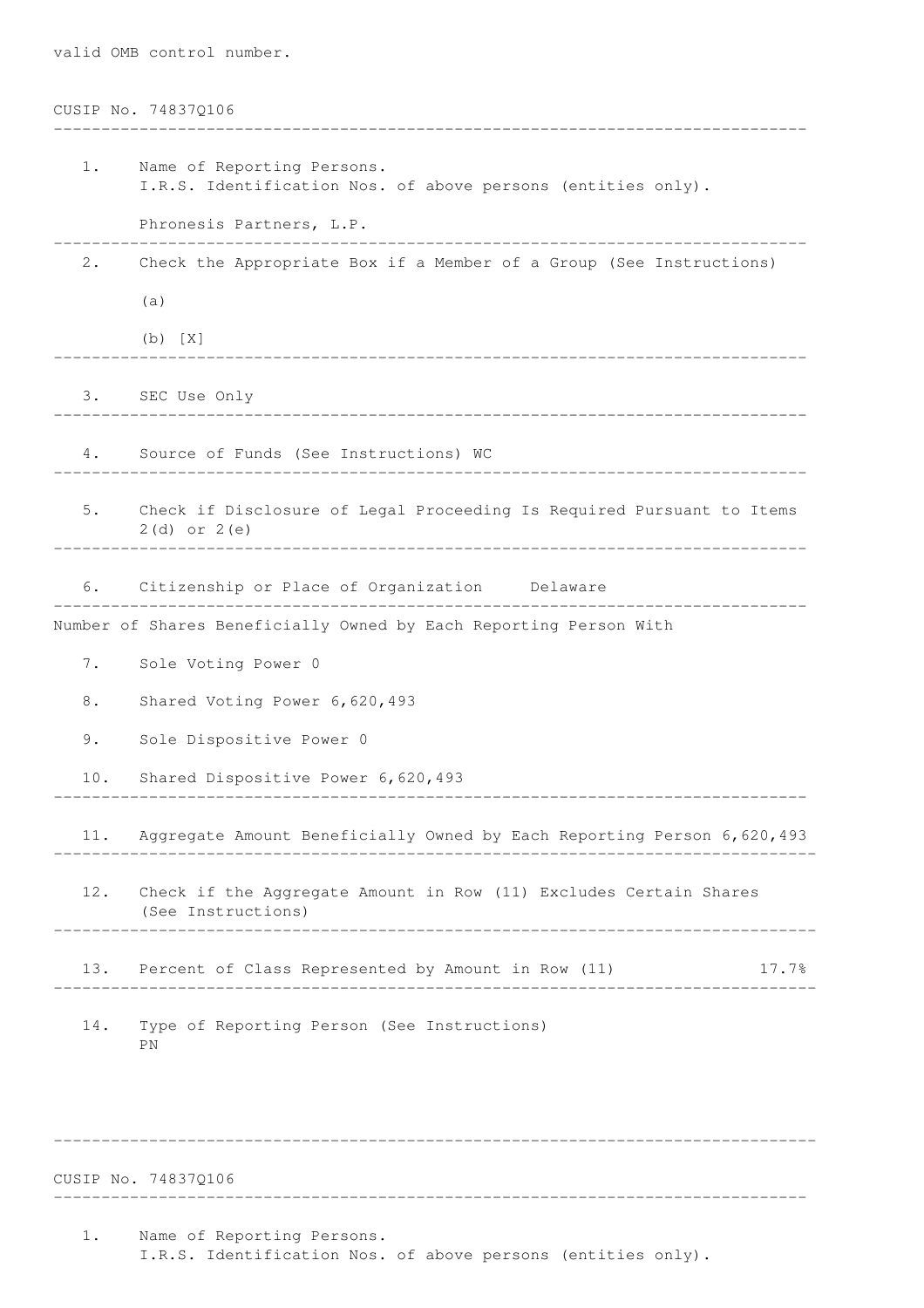|         | James E. Wiggins                                                                                                                                                                                                                       |  |  |  |
|---------|----------------------------------------------------------------------------------------------------------------------------------------------------------------------------------------------------------------------------------------|--|--|--|
| 2.      | Check the Appropriate Box if a Member of a Group (See Instructions)                                                                                                                                                                    |  |  |  |
|         | (a)                                                                                                                                                                                                                                    |  |  |  |
|         | $(b)$ $[X]$                                                                                                                                                                                                                            |  |  |  |
| 3.      | SEC Use Only                                                                                                                                                                                                                           |  |  |  |
| 4.      | Source of Funds (See Instructions) AF                                                                                                                                                                                                  |  |  |  |
| 5.      | Check if Disclosure of Legal Proceeding Is Required Pursuant to Items<br>$2(d)$ or $2(e)$                                                                                                                                              |  |  |  |
| 6.      | Citizenship or Place of Organization United States                                                                                                                                                                                     |  |  |  |
|         | Number of Shares Beneficially Owned by Each Reporting Person With                                                                                                                                                                      |  |  |  |
| 7.      | Sole Voting Power 0                                                                                                                                                                                                                    |  |  |  |
| 8.      | Shared Voting Power 6, 620, 493                                                                                                                                                                                                        |  |  |  |
| 9.      | Sole Dispositive Power 0                                                                                                                                                                                                               |  |  |  |
| 10.     | Shared Dispositive Power 6, 620, 493                                                                                                                                                                                                   |  |  |  |
| 11.     | Aggregate Amount Beneficially Owned by Each Reporting Person 6,620,493                                                                                                                                                                 |  |  |  |
| 12.     | Check if the Aggregate Amount in Row (11) Excludes Certain Shares<br>(See Instructions)<br>______________________________                                                                                                              |  |  |  |
| 13.     | Percent of Class Represented by Amount in Row (11)<br>17.7%                                                                                                                                                                            |  |  |  |
| 14.     | Type of Reporting Person (See Instructions)<br>ΙN                                                                                                                                                                                      |  |  |  |
|         |                                                                                                                                                                                                                                        |  |  |  |
|         | Item 1. Security and Issuer                                                                                                                                                                                                            |  |  |  |
|         | Quick-Med Technologies, Inc. (the "Issuer"), Common Stock, \$0.0001 par<br>value (the "Shares").                                                                                                                                       |  |  |  |
|         | The address of issuer is 902 N.W. 4th Street, Gainesville, Florida 32601.                                                                                                                                                              |  |  |  |
| Item 2. | Identity and Background                                                                                                                                                                                                                |  |  |  |
|         | $(a-c, f)$ This Schedule D is being filed by Phronesis Partners, L.P. (the<br>"Partnership") and James E. Wiggins, the general partner of the Partnership<br>(each of the partnership and James E. Wiggins may be referred to herin as |  |  |  |

a "Reporting Person" and collectively may be referred to as "Reporting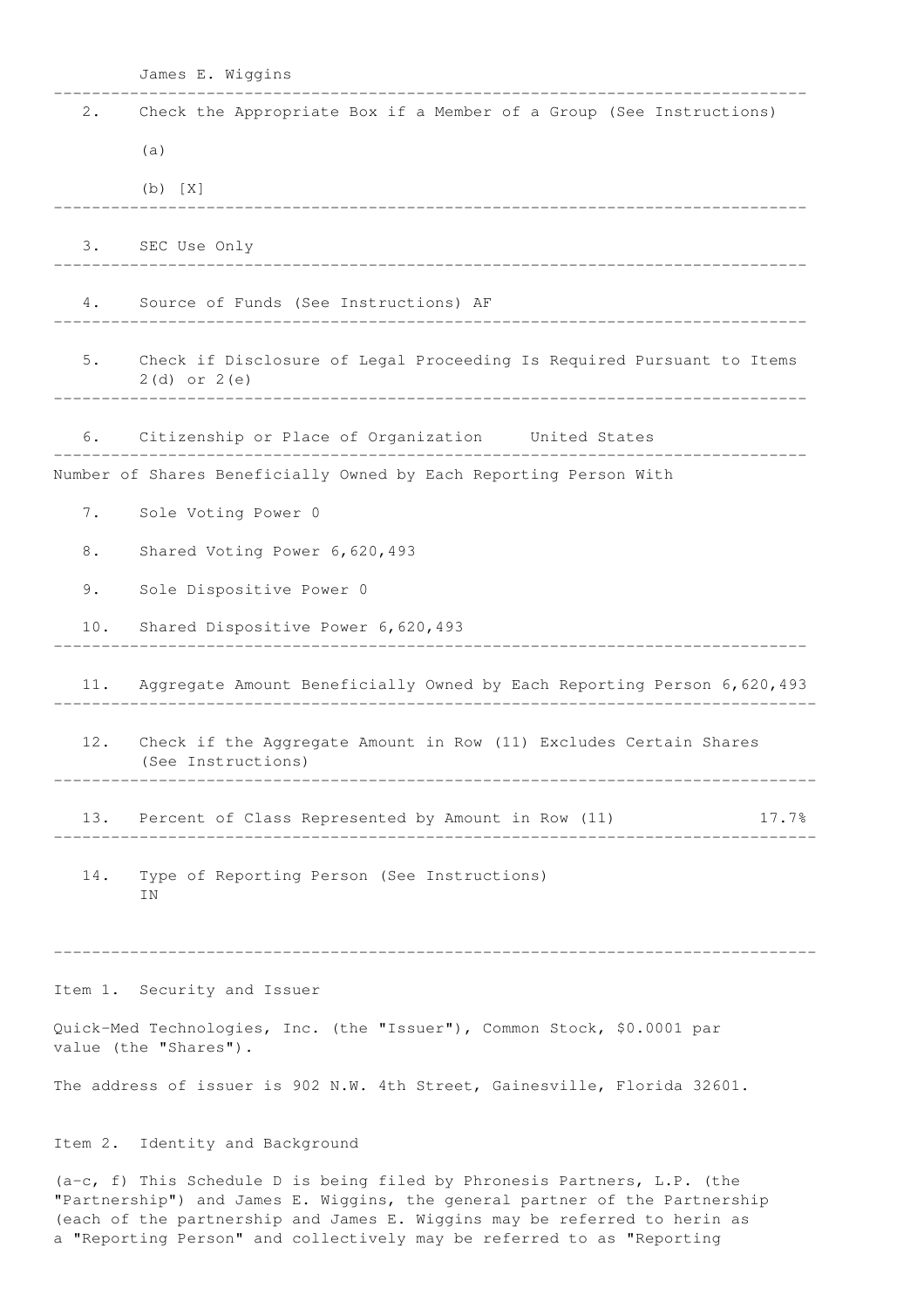Persons").

The Partnership is a Delaware limited partnership and James E. Wiggins is a United States citizen. The principal business address for the Partnership and James E. Wiggins is 130 East Chestnut Street, Suite 403, Columbus, Ohio 43215.

(d) James E. Wiggins has not, during the last five years, been convicted in a criminal proceeding (excluding traffic violations or similar misdemeanors).

(e) None of the Reporting Persons have, during the last five years, been a party to a civil proceeding of a judicial or administrative body of competent jurisdiction and as a result of such proceeding were or are subject to a judgement, decree or final order enjoining future violations of, or prohibiting or mandating activities subject to, Federal or state securities laws or finding any violation with respect to such laws.

Item 3. Source and Amount of Funds or Other Consideration

As of the date hereof Phronesis Partners, L.P. may be deemed to beneficially own 6,620,493 Shares.

As of the date hereof James E. Wiggins may be deemed to beneficially own 6,620,493 Shares.

Item 4. Purpose of Transaction

The Shares held by the Reporting Persons were acquired for, and are being held for, investment purposes only. The acquisitions of the Shares were made in the ordinary course of the Reporting Persons' business or investment activities, as the case may be.

Although it has no concrete plans to do so, the Reporting Persons may also engage in and may plan for their engagement in:

- (1) the acquisition of additional Shares of the Issuer,or the disposition of Shares of the Issuer;
- (2) an extraordinary corporate transaction,such as a merger, reorganization or liquidation, involving the Issuer;
- (3) a sale or transfer of a material amount of assets of the Issuer;
- (4) any change in the present board of directors or management of the Issuer, including any plans or proposals to change the number or term of directors or to fill any existing vacancies on the board;
- (5) any material change in the present capitalization or dividend policy of the Issuer;
- (6) any other material change in the Issuer's business or corporate structure;
- (7) changes in the Issuer's charter, by-laws or instruments corresponding thereto or other actions which may impede the acquisition of control of the Issuer by any person;
- (8) causing a class of securities of the Issuer to be delisted from a national securities exchange or to cease to be authorized to be quoted on an inter-dealer quotation system of a registered national securities association;

(9) a class of equity securities of the Issuer becoming eligible for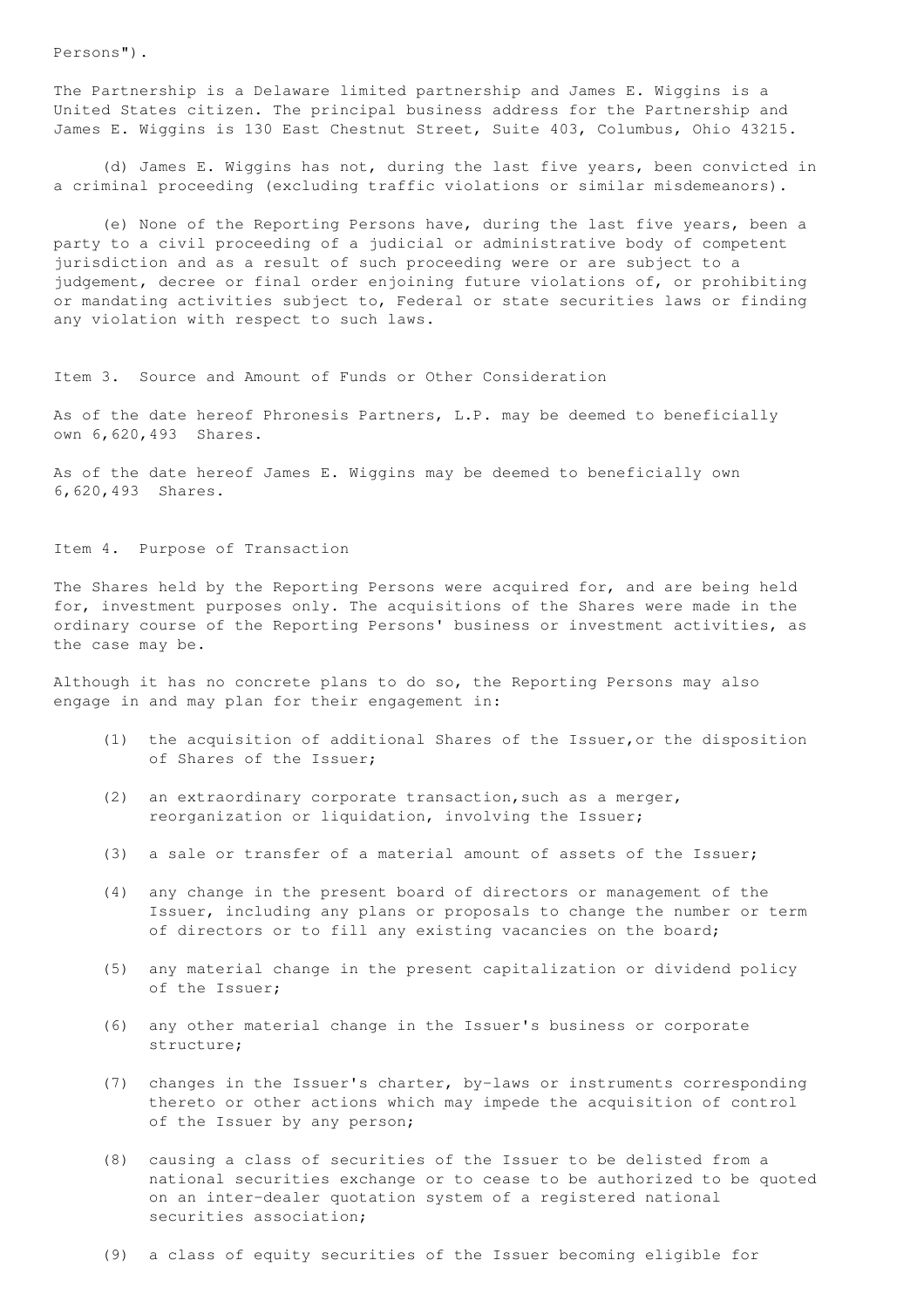termination of registration pursuant to Section  $12(q)$  (4) of the Act; and/or

(10) any action similar to those enumerated above.

Any future decisions of the Reporting Persons to take any such actions with respect to the Issuer or its securities will take into account various factors, including the prospects of the Issuer, general market and economic conditions and other factors deemed relevant.

#### Item 5. Interest in Securities of the Issuer

(a, b) As of the date hereof, Phronesis Partners, L.P. may be deemed to be the beneficial owner of 6,620,493 Shares, constituting 17.7% of the Shares of the Issuer, based upon the 37,246,154 Shares outstanding as of September 15, 2011, the date of the Issuer's most recent Form 10-Q.

Phronesis Partners, L.P. has the sole power to vote or direct the vote of 0 Shares; has the shared power to vote or direct the vote of 6,620,493 Shares; has sole power to dispose or direct the disposition of 0 Shares; and has shared power to dispose or direct the disposition of 6,620,493 Shares.

(a, b) As of the date hereof, James E. Wiggins may be deemed to be the beneficial owner of 6,620,493 Shares, constituting 17.7% of the Shares of the Issuer, based upon the 37,246,154 Shares outstanding as of September 15, 2011, the date of the Issuer's most recent Form 10-Q.

James E. Wiggins has the sole power to vote or direct the vote of 0 Shares; has the shared power to vote or direct the vote of 6,620,493 Shares; has sole power to dispose or direct the disposition of 0 Shares; and has shared power to dispose or direct the disposition of 6,620,493 Shares.

James E. Wiggins specifically disclaims beneficial ownership in the Shares reported herein except to the extent of his pecuniary interest therein.

(c) The trading dates, number of Shares purchased and sold and price per share for all transactions in the Shares by the Reporting Persons in the past 60 days are set forth in Exhibit B.

Item 6. Contracts, Arrangements, Understandings or Relationships with Respect to Securities of the Issuer

In March 2010, the Issuer entered into an agreement with Phronesis Partners, L.P. ("Phronesis") pursuant to which Phronesis was issued a 2010 senior convertible promisory note for \$1,053,000 (the "Note"). The Note bears interest at 8% per annum with a conversion price of \$0.60 per share and a maturity date of December 31, 2013. The Note is secured by the personal property assets of the Issuer.

Phronesis Partners, L.P. is a party to a stockholders agreement dated November 30, 2004 (the "Agreement"). The agreement places certain restrictions on the ability of Phronesis Partners, L.P. to transfer or dispose of the Shares.

### Item 7. Material to Be Filed as Exhibits

Exhibit A: Agreement between the Reporting Persons to file jointly Exhibit B: Schedule of Transactions in the Shares of the Issuer

After reasonable inquiry and to the best of my knowledge and belief, I certify that the information set forth in this statement is true, complete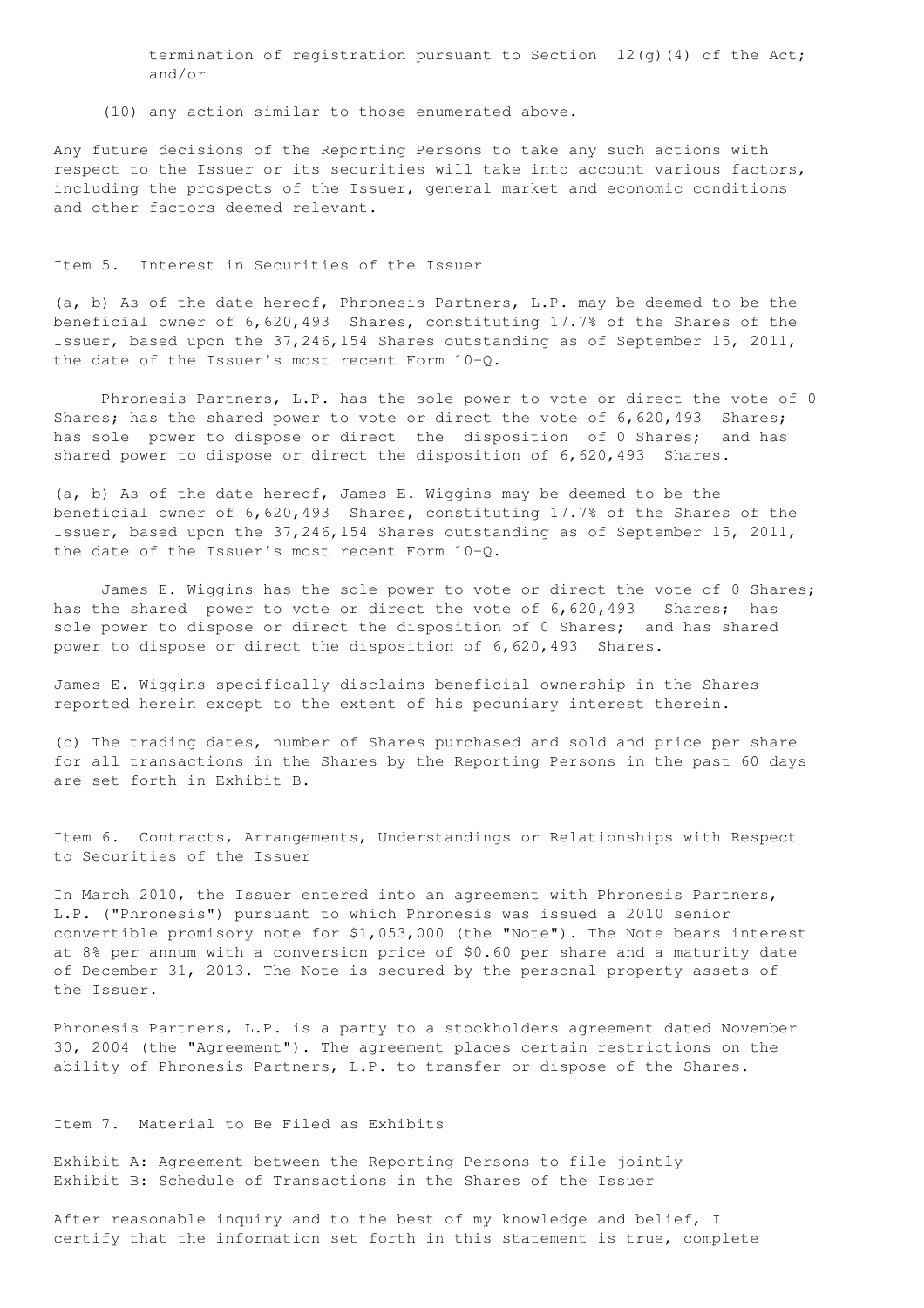and correct.

Phronesis Partners, L.P. By: James E. Wiggins, General Partner

/s/ James E Wiggins -------------------------

By: James E. Wiggins

/s/ James E. Wiggins -------------------------

James E. Wiggins

October 6, 2011 -------------------------

Date

Attention. Intentional misstatements or omissions of fact constitute federal criminal violations (see 18 U.S.C. 1001).

Exhibit A

### AGREEMENT

The undersigned agree that this Schedule 13D dated September 15, 2011 relating to the Common Stock, \$0.0001 par value of Quick-Med Technologies, Inc. shall be filed on behalf of the undersigned.

Phronesis Partners, L.P. By: James E. Wiggins, General Partner

/s/ James E. Wiggins -------------------------

By: James E. Wiggins

/s/ James E. Wiggins ------------------------- James E. Wiggins

October 6, 2011